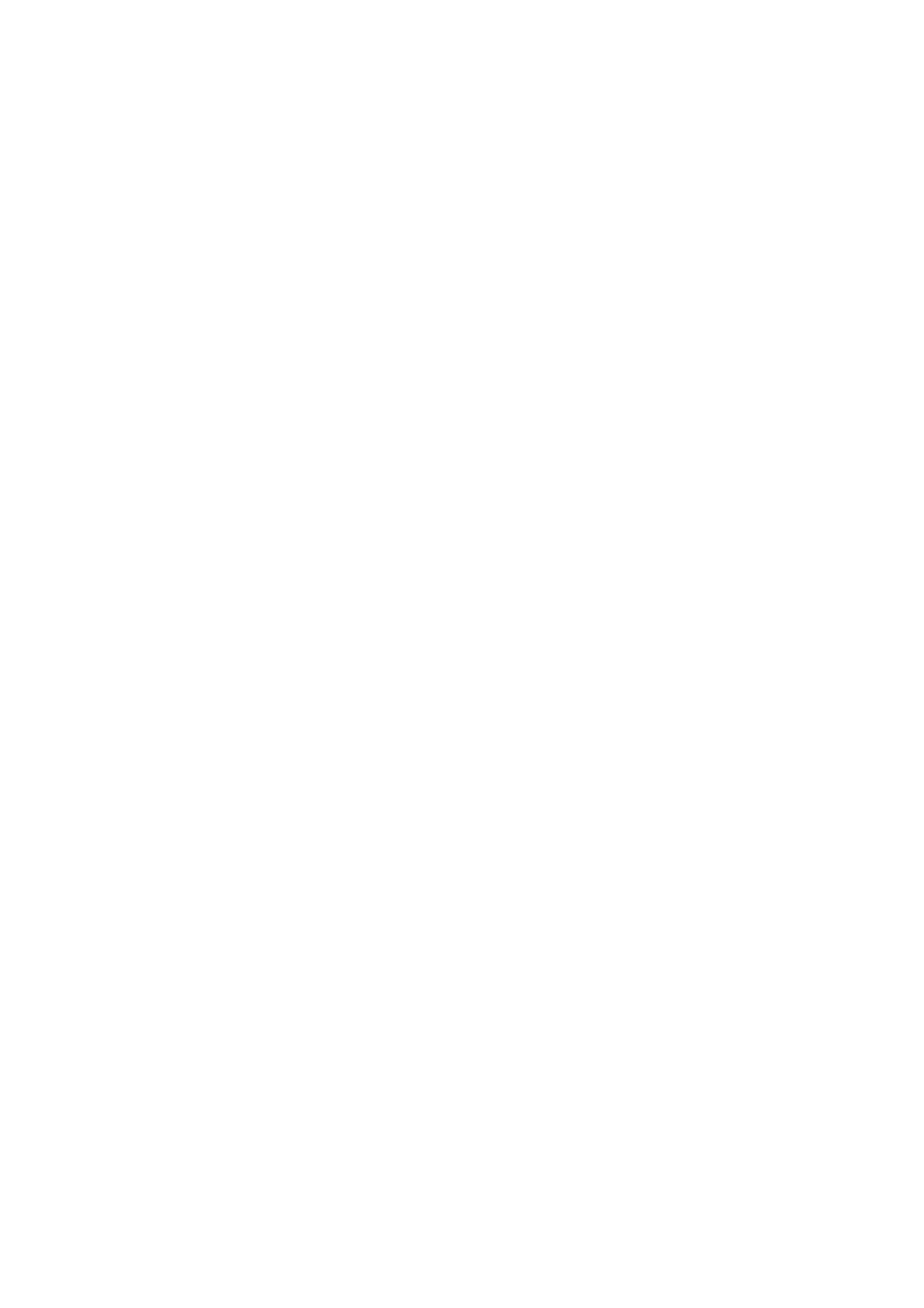

#### **SAFETY**

Please read these installation instructions carefully before proceeding. •

Keep guide for future reference. •

•If you are unsure about any part of the installation, please contact our Technical Department on: 01460 258682.

Incorrect installation will invalidate the guarantee. •

Please note: we recommend a flow rate no greater than 9L/min for use • with this product. Ensure your shower unit does not exceed this\*.

Make sure there are no hidden pipes or cables in the floor or walls where • you intend to drill.

Wear safety goggles, gloves for handling, appropriate clothing and • footwear.

Handle with care. •

This product can be installed on wooden or concrete floors. •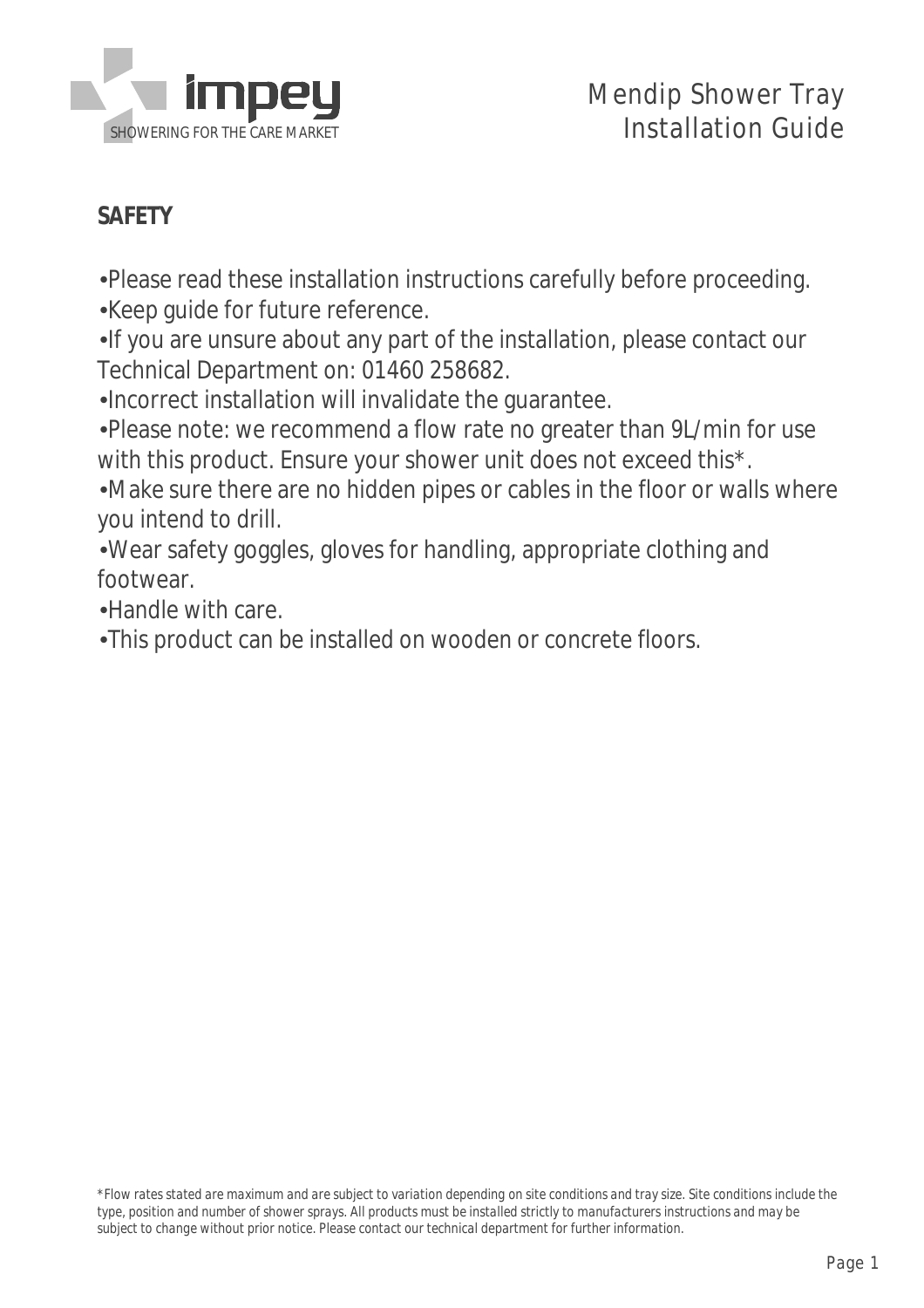



Mendip Shower Tray with built-in waste gully

LH and RH Endcaps supplied as standard with cut to length MEN701 Shower Tray

**Equipment needed:**

Spirit level, pencil, tape measure, knife, hammer, chisel, bolster, handsaw, hacksaw, 43mm waste pipe and fittings, various trowels, power drill and selection of drill bits, selection of screws and nails, solvent weld adhesive.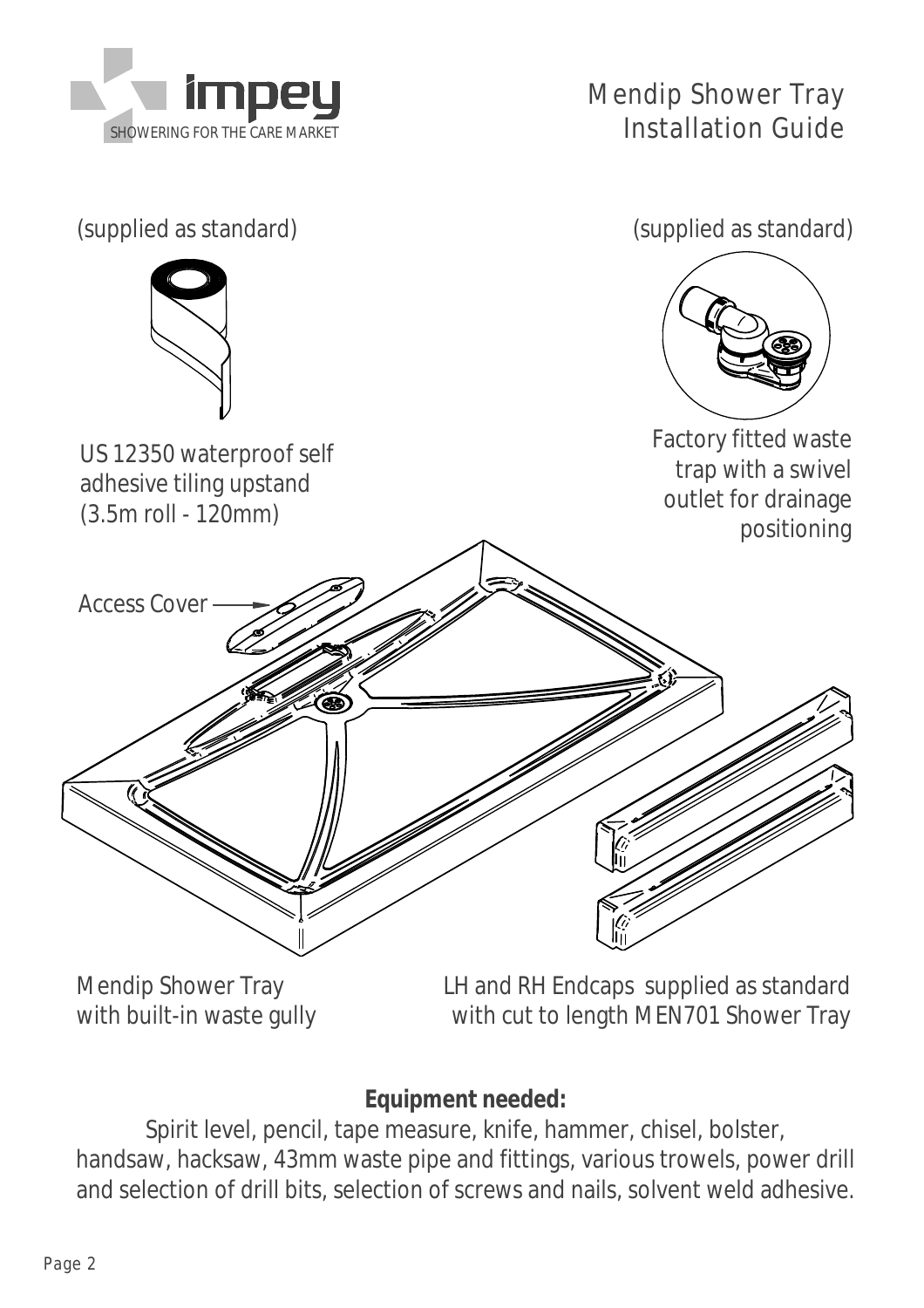

# Mendip Shower Tray SHOWERING FOR THE CARE MARKET **Installation Guide**



1 Determine which corner the tray is to be fitted into. This will establish which edges the fabric tile upstand will be attached to.



3 Using apropriate waste hole drilling locations template, mark the location of the waste hole. **Refer to the drilling guide on page 6 and waste hole drilling locations template on page 7**.



5 Fit the waste pipe to the trap using solvent weld and route the pipe under the tray so that it exits through the previously drilled hole.



2 Remove the access cover to enable better access for fitting trap. Determine which direction the waste pipe will run and Remove the access cover to enable better access for fitting the twist the swivel outlet of the trap in the appropriate direction.



4 Using a 45mm-50mm hole saw, drill the waste pipe hole in the side of the tray.



6 Remove first 10cm of release paper in one smooth action, then<br>
continue removing the paper while carefully applying tape with Remove first 10cm of release paper in one smooth action, then other hand until required edge is covered. **Do not stretch as you apply.**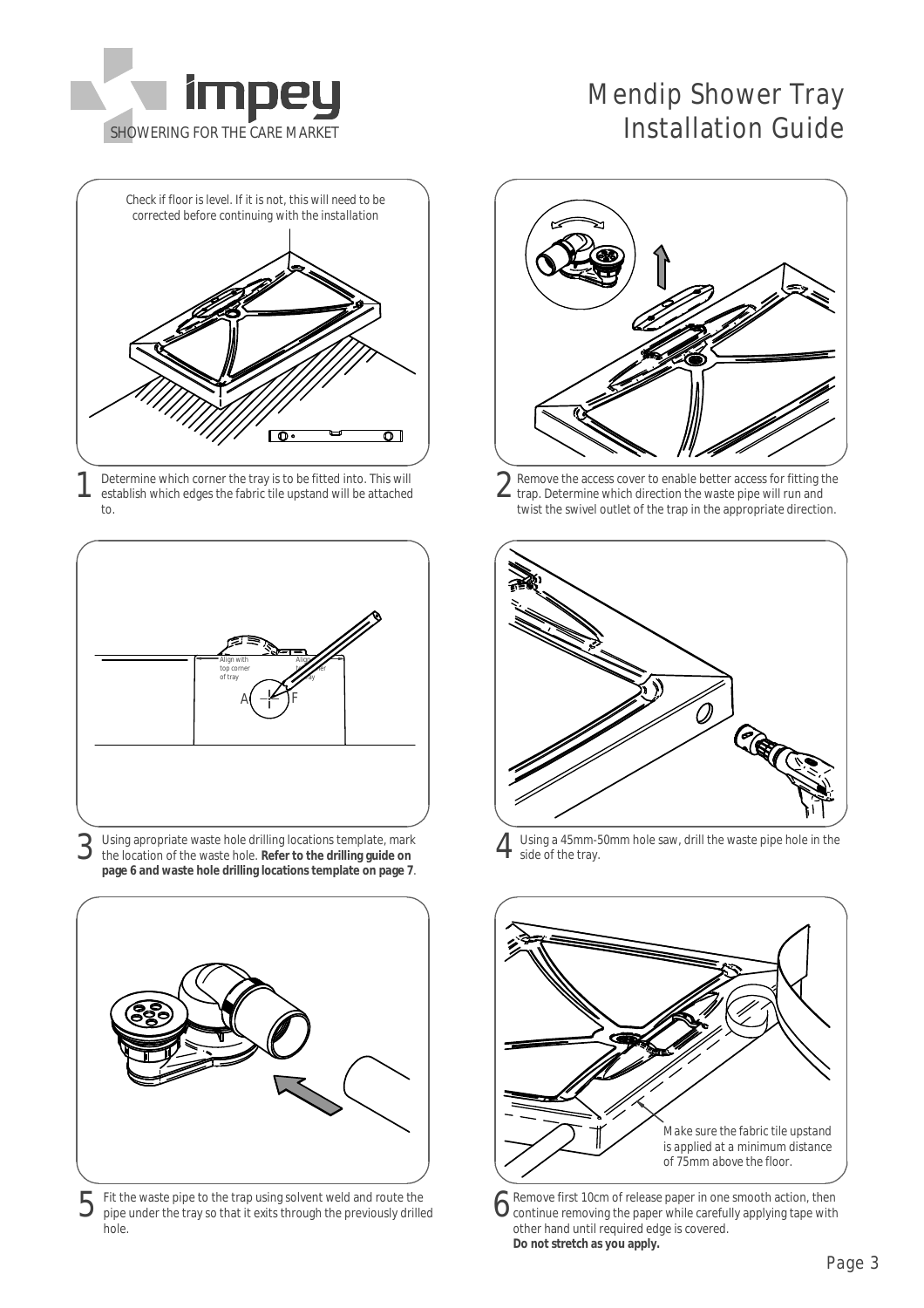

# Mendip Shower Tray SHOWERING FOR THE CARE MARKET **Installation Guide**



7 Using a roller press tape into place firmly. Ensure air gaps or  $\mathcal S$ 





11The installation of the Mendip Shower Tray is now finshed.<br>The tiling can now be completed.



Place the tray in position again and check that it is level on all<br>4 sides If it is not nock it was also 4 sides. If it is not pack it up as necessary.



Apply tile adhesive to wall in upstand area.<br>9 10 Put the tray in position and press the upstand into tile adhesive ensuring there are no air gaps. **Allow 24 hours before exposing to water.**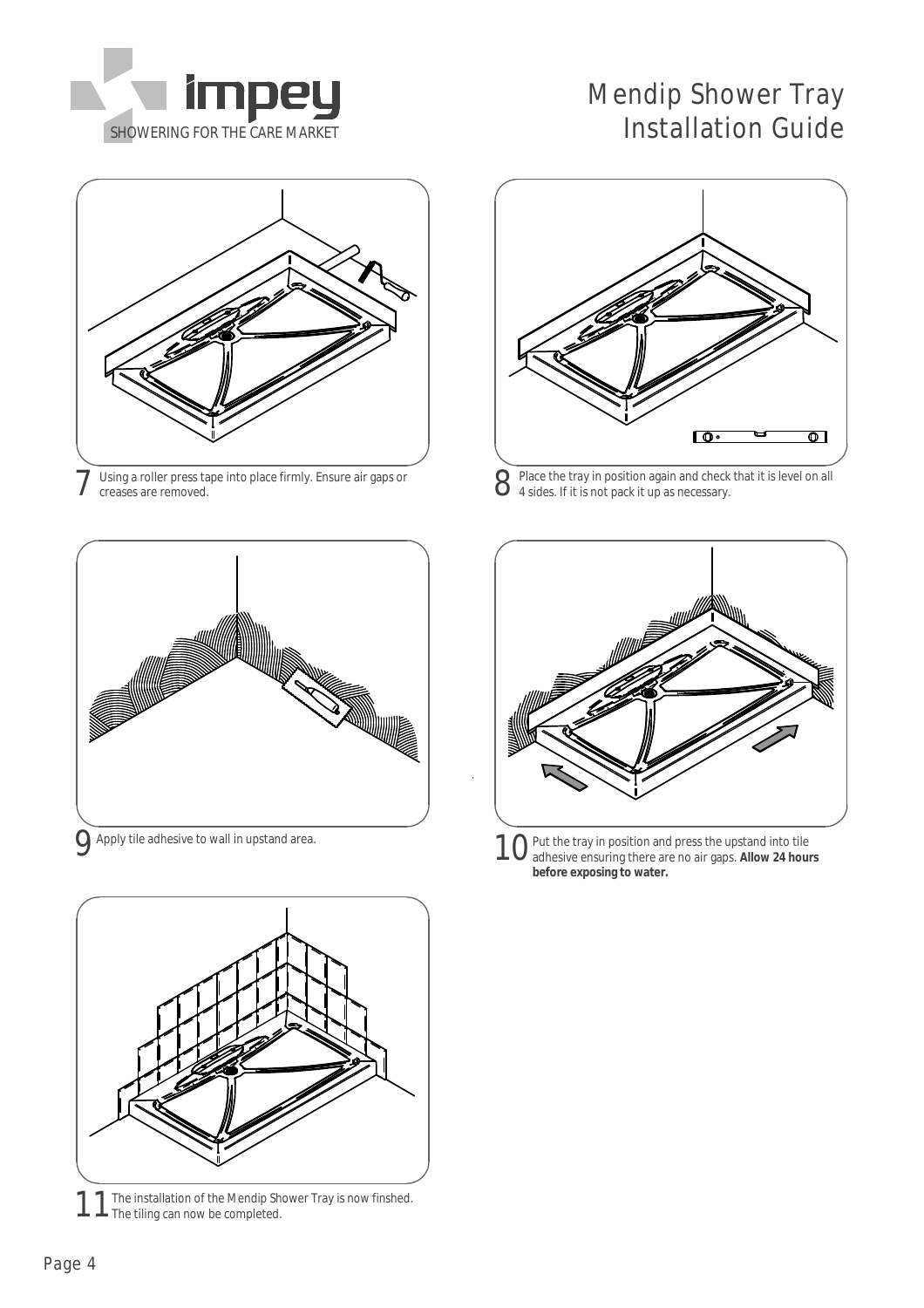

# 1600mm 1850mm 50mm

Measure the area where the tray will be installed. Place the endcap in the desired location. The length of the tray after it has been cut will equal the width of the recess reduced by 50mm (size of the endcap). **Maximum cut per side is 350mm.**



Apply a generous bead of silicone sealant to the support face of the end cap, connect the waste trap and pipe to the tray, then apply silicone sealant to the cut edge of the shower tray to prevent ingress of moisture. Place the end cap onto the tray.



Minimum achievable length is 1250mm, cutting both sides of the tray and using both left and right hand end caps. The length of the tray after it has been cut will equal the width of the the recess reduced by 100mm (50mm for each endcap). Follow steps 3-4 to finish the installation.

### Mendip Shower Tray Installation Guide SHOWERING FOR THE CARE MARKET SHOWERING FOR THE CARE MARKET



Trim the tray using a fine blade saw, exercising extreme care not to damage or chip the finish of the tray.



Follow the fixing instructions in the main installation guide ensuring the tray is level. With the tray in position, carefully seal the joint between the tray and end cap with silicone sealant.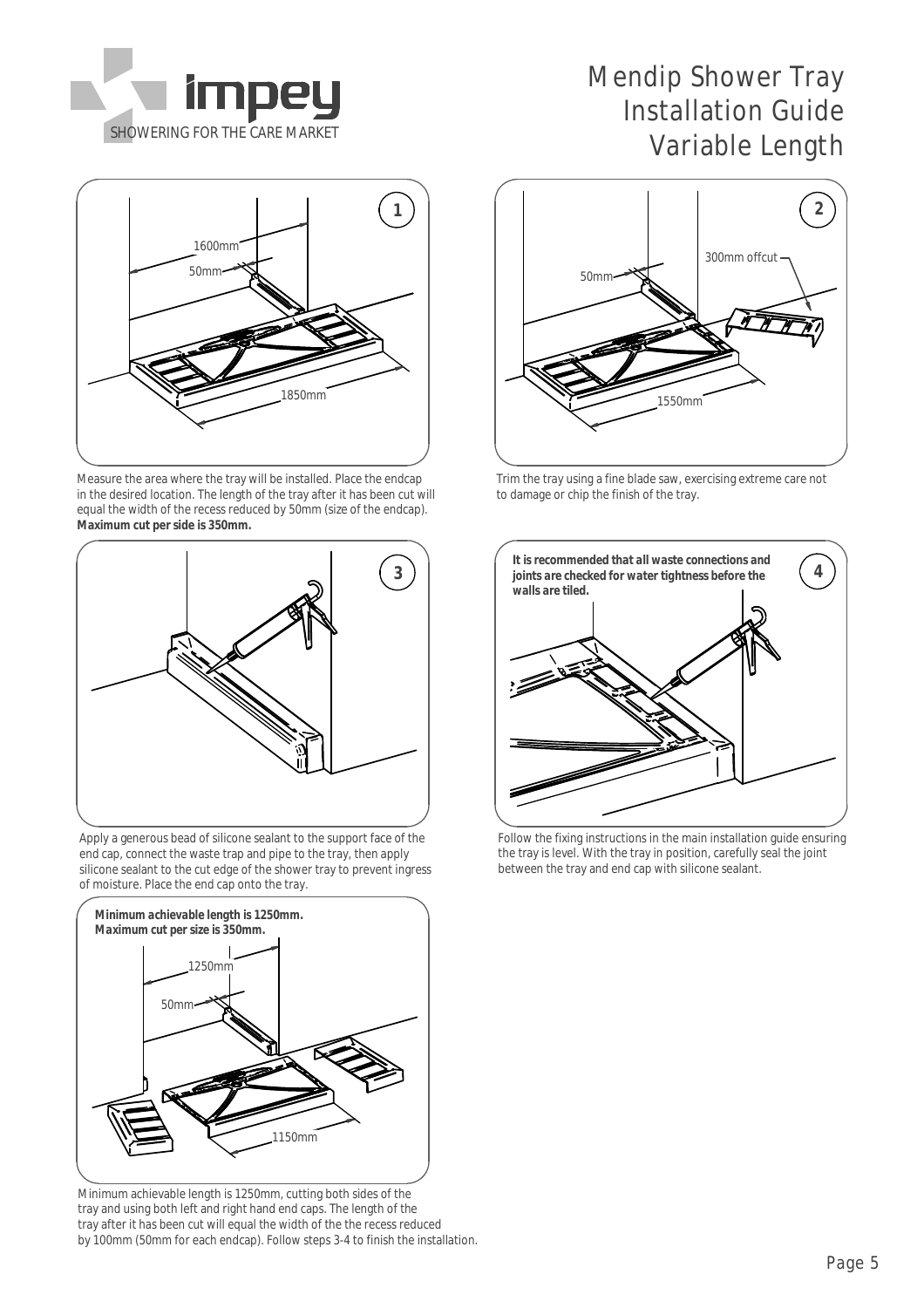

### Mendip Shower Trays Installation Guide SHOWERING FOR THE CARE MARKET **DESCRIPTION OF A SHOWERING FOR THE CARE MARKET**

Please refer to the template on page 7.



- 1. Decide which corner the waste pipe will exit (this will determine which template you need).
- 2. Place the template over relevant corner.
- 3. Drill a 45-50mm diameter hole using the relevant circle as a guide.
- 4. Remove the template.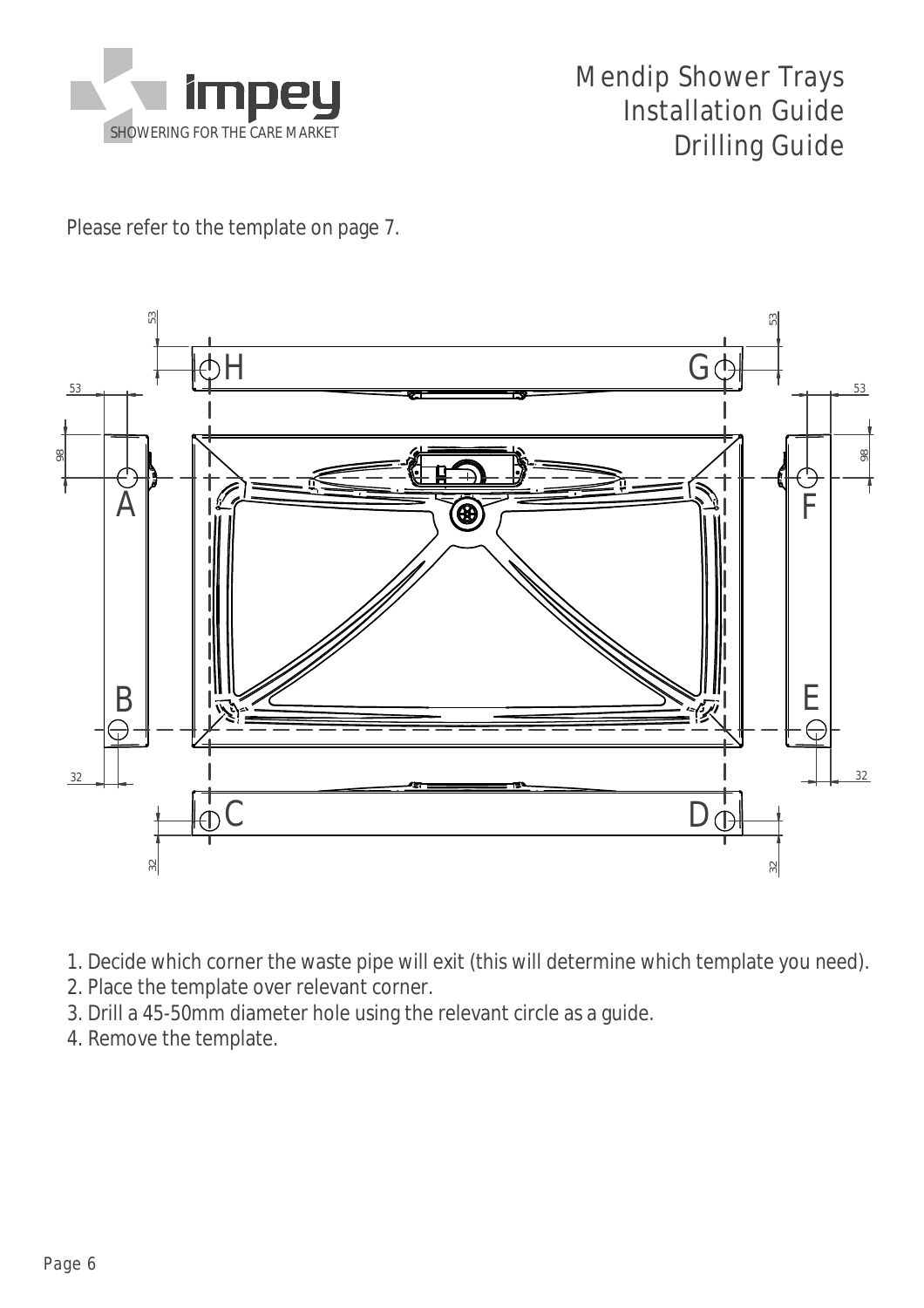

Waste

hole

drilling

locations

template